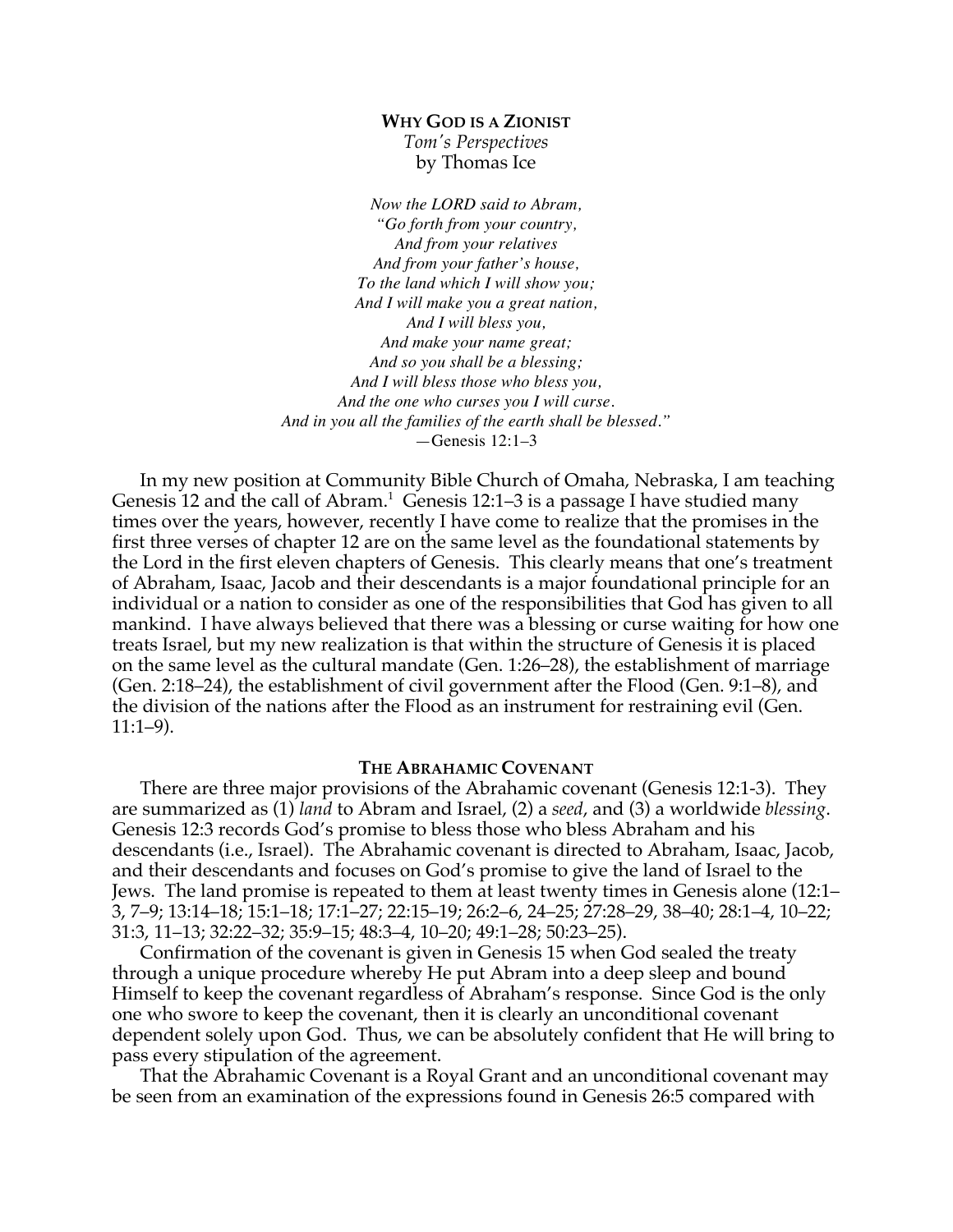parallel expressions in the ancient near east. Genesis 26:5, a text regarding Abraham's response to his covenant with Yahweh says: "because Abraham obeyed My voice and kept My charge, My commandments, My statutes, and My laws." The term "law" is from the Hebrew *torah* which means "to direct, teach, or instruct." The verbs of Genesis 26:5 are "obeyed" (similar terminology found at Amarna in covenant contexts), referring to Abraham's obedience to sacrifice Isaac (Gen. 22:1-2), and "kept," where Abraham kept the instruction of Yahweh, paralleling an Assyrian grant where Ashurbanipal rewarded his servant Bulta with a grant because he "kept the charge of my kingship." These verbs indicate a personal relationship rather than a legal code of ethics. Thus, obedience to *torah* comes from the relationship of covenant.

### **BLESSING OR CURSE?**

The book of Genesis was written by Moses under the inspiration of the Holy Spirit around 1400 B.C. in conjunction with the Exodus. God's purpose in Genesis is to orient the exodus generation of the nation of Israel to how their people got to their time in history from the perspective of the Lord Himself. This understanding would help to show Israel why they are God's elect nation and their purpose moving forward in the plan of God.

The structure of Genesis supports the notion that Abraham is the key figure and focus of the book since 12:1–3 is the pivot or hinge around which the narrative builds. The first eleven chapters of Genesis build to the call of Abram and God's promise of a land, seed, and worldwide blessing in 12:1–3. The rest of Genesis (12—50) demonstrates God working out the blessing and cursing promised in 12:3. We see the sevenfold pronouncement in 12:2–3 as follows:

- 1) And I will make you a great nation,
- 2) And I will bless you,
- 3) And make your name great;
- 4) And so you shall be a blessing;
- 5) And I will bless those who bless you,
- 6) And the one who curses you I will curse.
- 7) And in you all the families of the earth shall be blessed.<sup>2</sup>

In 12:10–20 we see that even when Abram abandons the Lord's directive to dwell in the Land (the future land of Israel), instead he goes to Egypt and lies about his wife, the Lord blesses Abram and curses Pharoah. What is important to see in the text is that the Lord is working out His promised blessing and cursing based upon His seven decrees, apparently even when Abram is in the wrong ethically. The outworking of God's declarative promises to Abram becomes the thread that is woven throughout, not just the remainder of Genesis, but throughout the rest of the entire Pentateuch (Genesis, Exodus, Leviticus, Numbers, and Deuteronomy).

## **WHAT DOES THIS MEAN?**

The significance of Genesis 12:1–3 is central to God's plan because it is the literary center and focus of the entire book of Genesis. God's promises to Abram has long been thought to be the foundation for how one should treat Abraham, Isaac, Jacob and their descendants known today as the nation of Israel, but the fact that it is the focus of the book of Genesis strengthens this notion and places it on the same level as one of God's foundational principles by which he runs history. I am not saying anything new or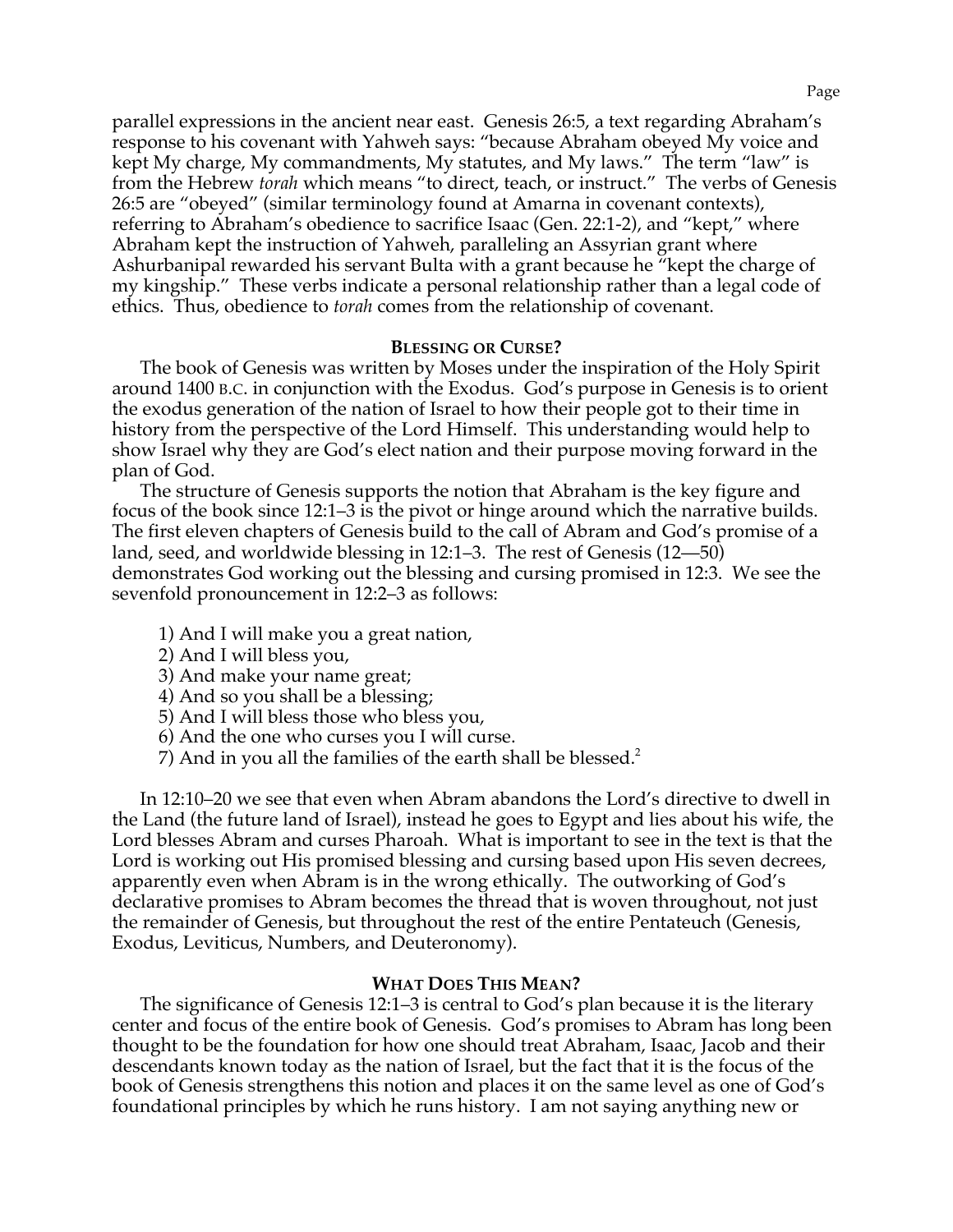different concerning 12:1–3 that cannot clearly be seen through a normal reading of the text, however, I believe that the Abrahamic promises are strengthened in importance by noting that they are given to all mankind as a foundational principle, on the same level as the cultural mandate (Gen. 1:26–28), the establishment of marriage (Gen. 2:18–24), the establishment of civil government after the Flood (Gen. 9:1–8), and the division of the nations after the Flood as an instrument for restraining evil (Gen. 11:1–9).

The divine institutions are conventions that function within the biblical covenants and relate to mankind's social life. I first learned about the biblical teaching relating to divine institutions from a pastor named Charles Clough<sup>3</sup> about 35 years ago. He says, "Divine institutions are real absolute structures built into man's social existence."<sup>4</sup> "The term 'divine institution' has been used for centuries by Christians, particularly in Reformed circles, to describe the fixed, basic social forms," according to Clough. $5$ Divine institutions were created by God (thus divine) but apply to all mankind from the time of Adam and Eve. Man's basic social structures did not just evolve over time but were part of God's creation purposes.

The five Divine institutions are: The first divine institution is responsible dominion (Gen. 1:26–30; 2:15–17; Ps. 8:3–8), which is the area that an individual is responsible to God. The second divine institution is marriage (Gen. 2:18–24). The third divine institution is built upon the first two and is that of family. The fourth divine institution is civil government whereby God transferred to man through the Noahic Covenant the responsibility to exercise kingdom authority in order to help restrain evil after the Flood (Gen. 9:5–6). The fifth divine institution is tribal diversity, which was also established after the Flood in order to promote social stability in a fallen world (see Gen. 9:25–27 and compare with Gen. 10—11 and Deut. 32:8).

#### **CONCLUSION**

The fifth Divine institution, which is tribal diversity, was implemented through the confusion of languages at the Tower of Babel (Gen. 11:1–9). Why did God want to separate mankind? Many believe that mankind should come together in unity. Genesis 11:6 explains why God confused human language as follows: "And the LORD said, 'Behold, they are one people, and they all have the same language. And this is what they began to do, and now nothing which they purpose to do will be impossible for them.'" Thus, the only reason why humanity wants to unite itself is in order to more effectively rebel against God, as seen in the Tower of Babel incident. It is within this context that God chose Abram from out of Ur of Chaldeans to be the individual through whom He would start the counter-culture in conflict to the pagan cooperate rebellion against God. Thus, it will be through Israel that God will establish His kingdom, set against and juxtaposed to the kingdom of man that began at Babel. Thus, He establishes the blessing and curses upon those individuals and nations that will bless or curse Abraham, Isaac, Jacob, and their descendants as a foundational principle for governing history. God is indeed a Zionist! Maranatha!

#### **ENDNOTES**

 $1$ <sup>1</sup> To download or listen to Dr. Ice's sermons on the internet go to the following link: http://cbcomaha.org/sermons/.